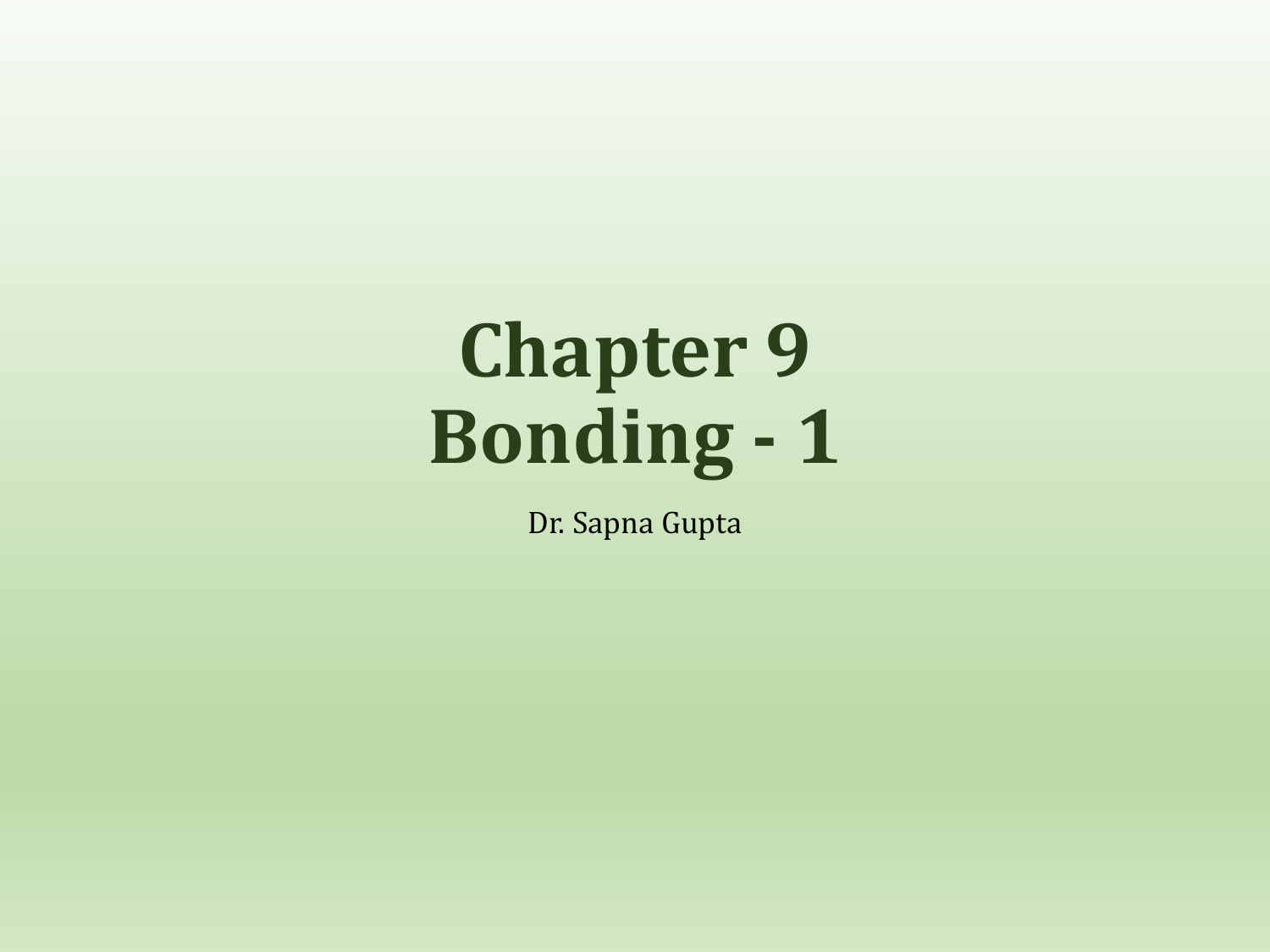## **Lewis Dot Symbol**

- Lewis dot symbols is a notation where valence electrons are shown as dots.
- Draw the electrons symmetrically around the sides (top, bottom, left and right)

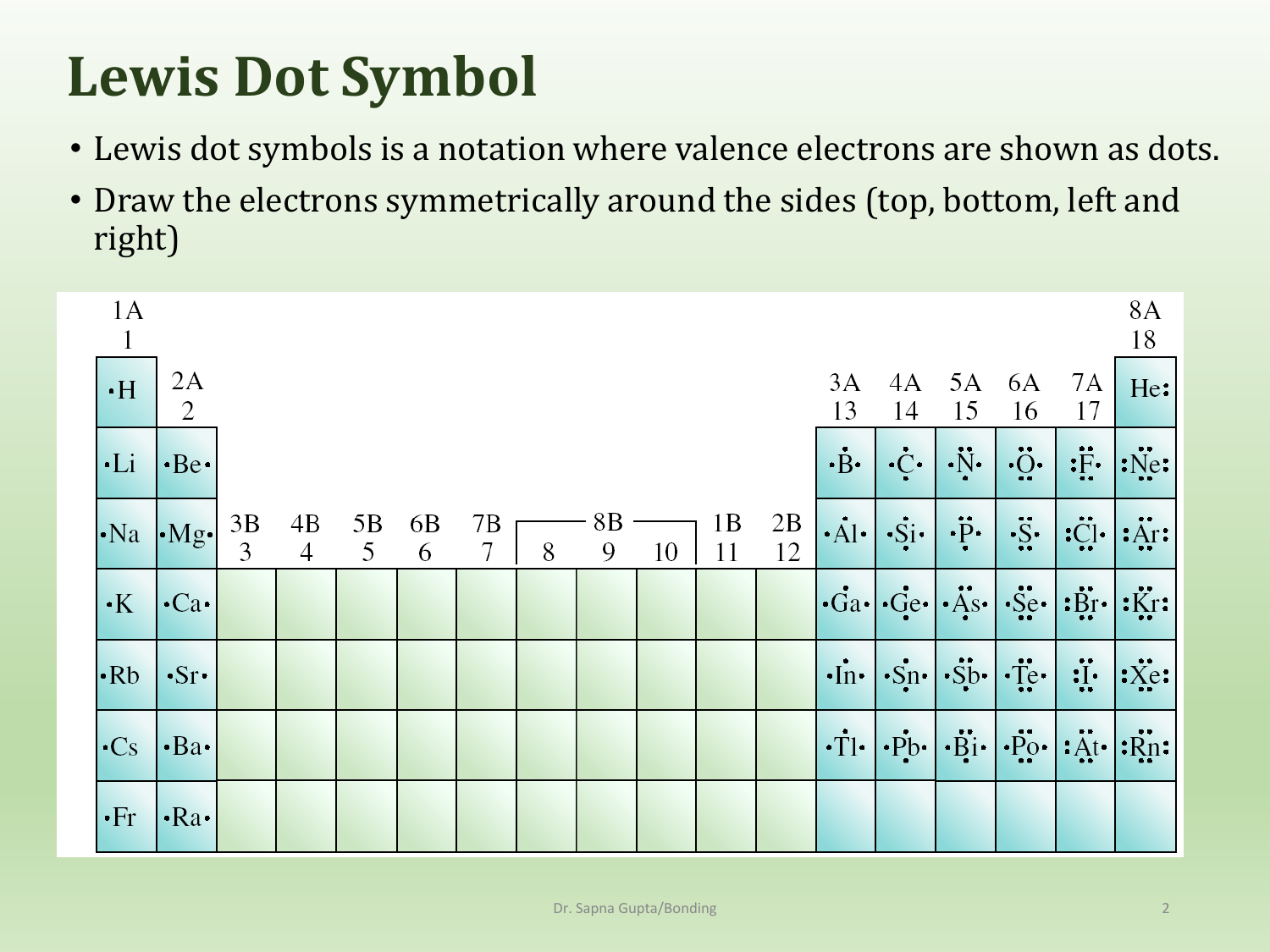## **Why Bonding? And Types?**

- Bonding occurs to make elements more stable.
- Noble gases are stable, non reactive it must be the electronic configuration.
- All elements try to have the noble gas configuration
- OCTET RULE: have 8 e- in the valence shell.

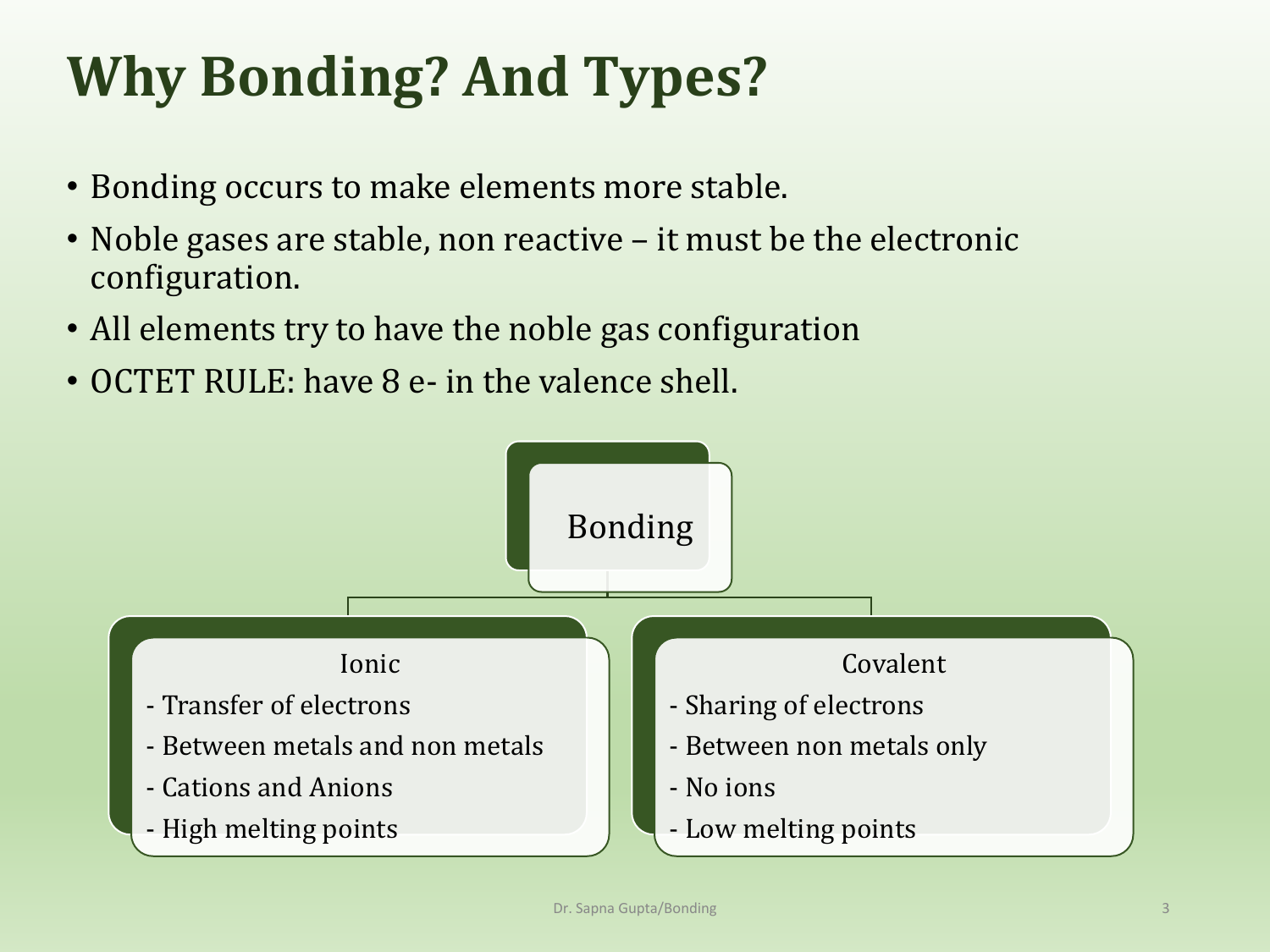### **Ionic Bond**

- Made from transfer of electrons
- Metals lose electrons and become cations (metals have low ionization energy so lose electrons easily)
- Non metals gain electrons and become anions (non metals have high electron affinity so they gain electrons)
- Metals give electrons to non metals
- (Writing Lewis dot structures of ions)
- Below is a representation of transfer of electrons.

$$
Ca \longrightarrow \overset{\circ}{\mathcal{O}} \overset{\circ}{\longrightarrow} Ca^{2+} + [ \overset{\circ}{\mathcal{O}} \overset{\circ}{\mathcal{O}} \overset{\circ}{\mathcal{O}} ]^{2-}
$$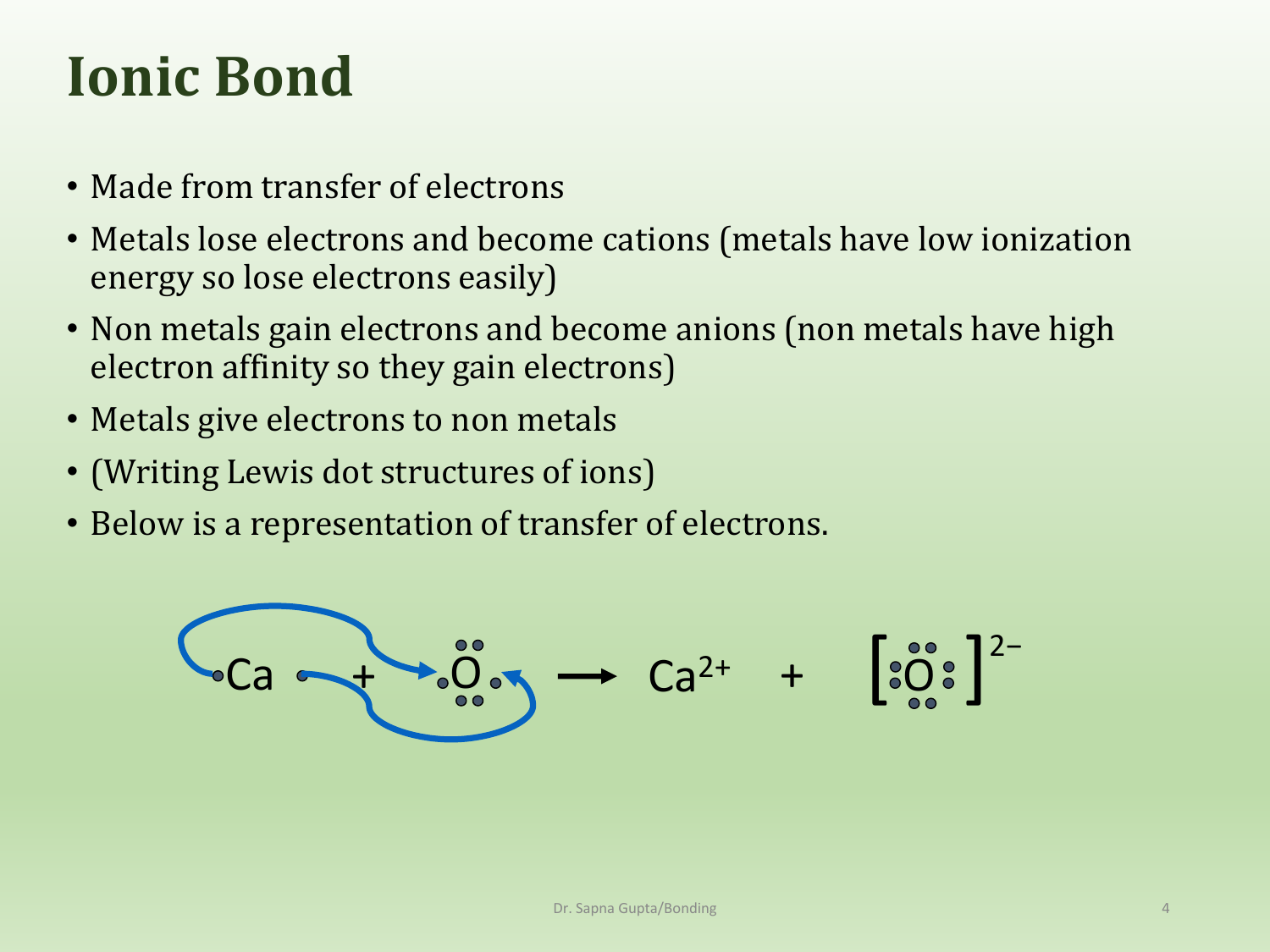### **Lewis Structure – Ionic Compounds**

- Sodium and Chlorine Na – needs to give one electron becomes Na<sup>+</sup> Cl – needs to gain one electrons becomes Cl- $\text{Na} \cdot + |\text{Cl} \cdot \text{Na}^+ | |\overline{\text{Cl}}| ]$ •Calcium and Fluorine  $Ca$  – needs to give two electron becomes  $Ca^{2+}$ F – needs to gain one electrons becomes F-Ca: +  $|F \cdot |F \cdot C a^{2+} 2[ |F| ]$
- Aluminum and Oxygen
	- $\cdot$  Al  $\cdot$  +  $\begin{bmatrix} 0 \\ 2A^{3+}3 \end{bmatrix}$  | 0 | | 2-·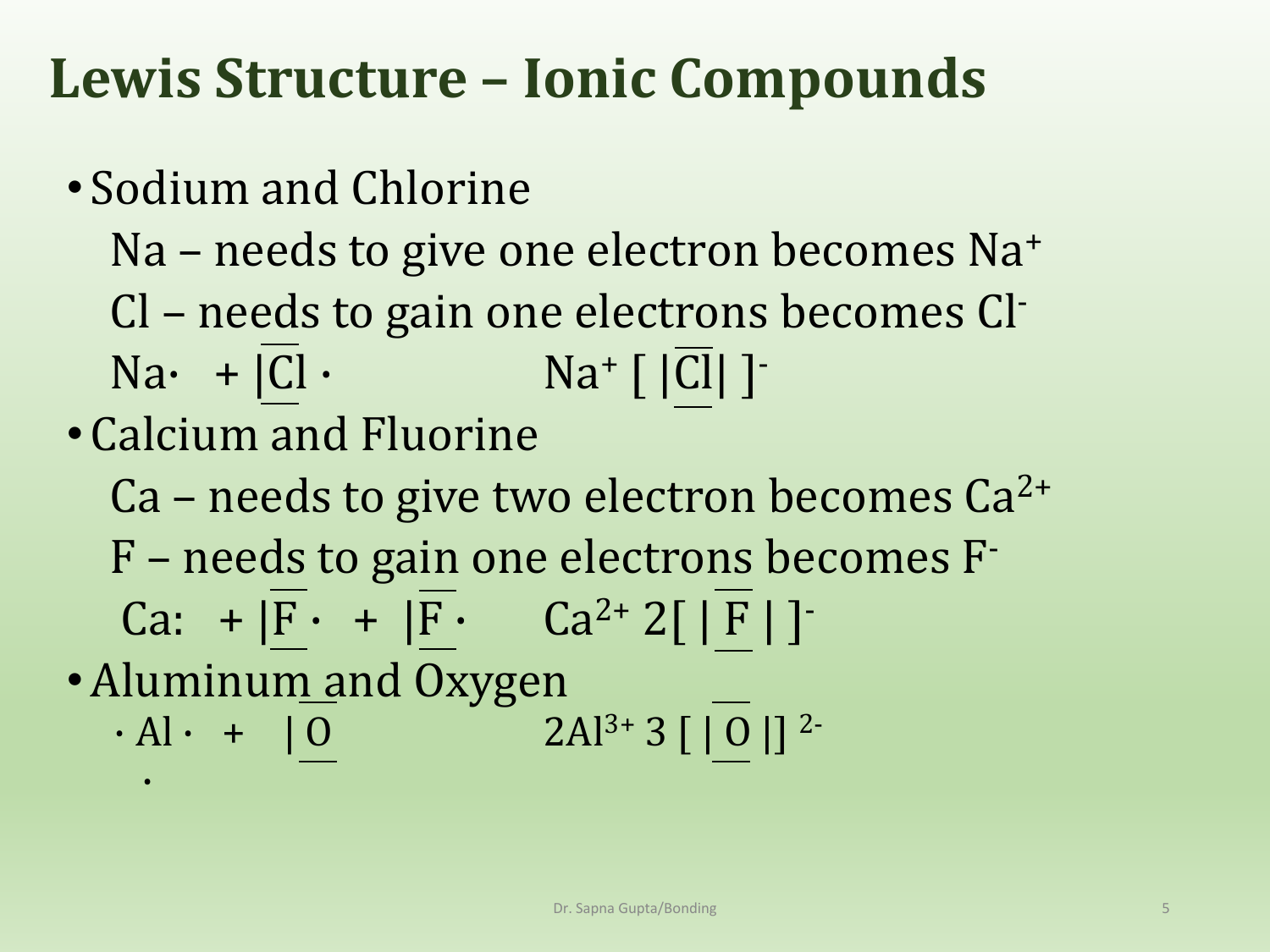### **Covalent Compounds – Lewis Structures**

•Atoms share electrons to form covalent bonds.

 $H\bullet$  +  $\bullet H \longrightarrow H\bullet$ H:H or H-H Cl•  $\mathbf{e}$ ••  $\overline{\text{Cl}}\bullet + \bullet$  $\overline{C_1}$ ••  $\dot{\bullet}$ Cl $\bullet$  +  $\dot{\bullet}$ Cl $\bullet$   $\longrightarrow$   $\bullet$   $\dot{\bullet}$ Cl •• •• • Cle • Cl •• ••••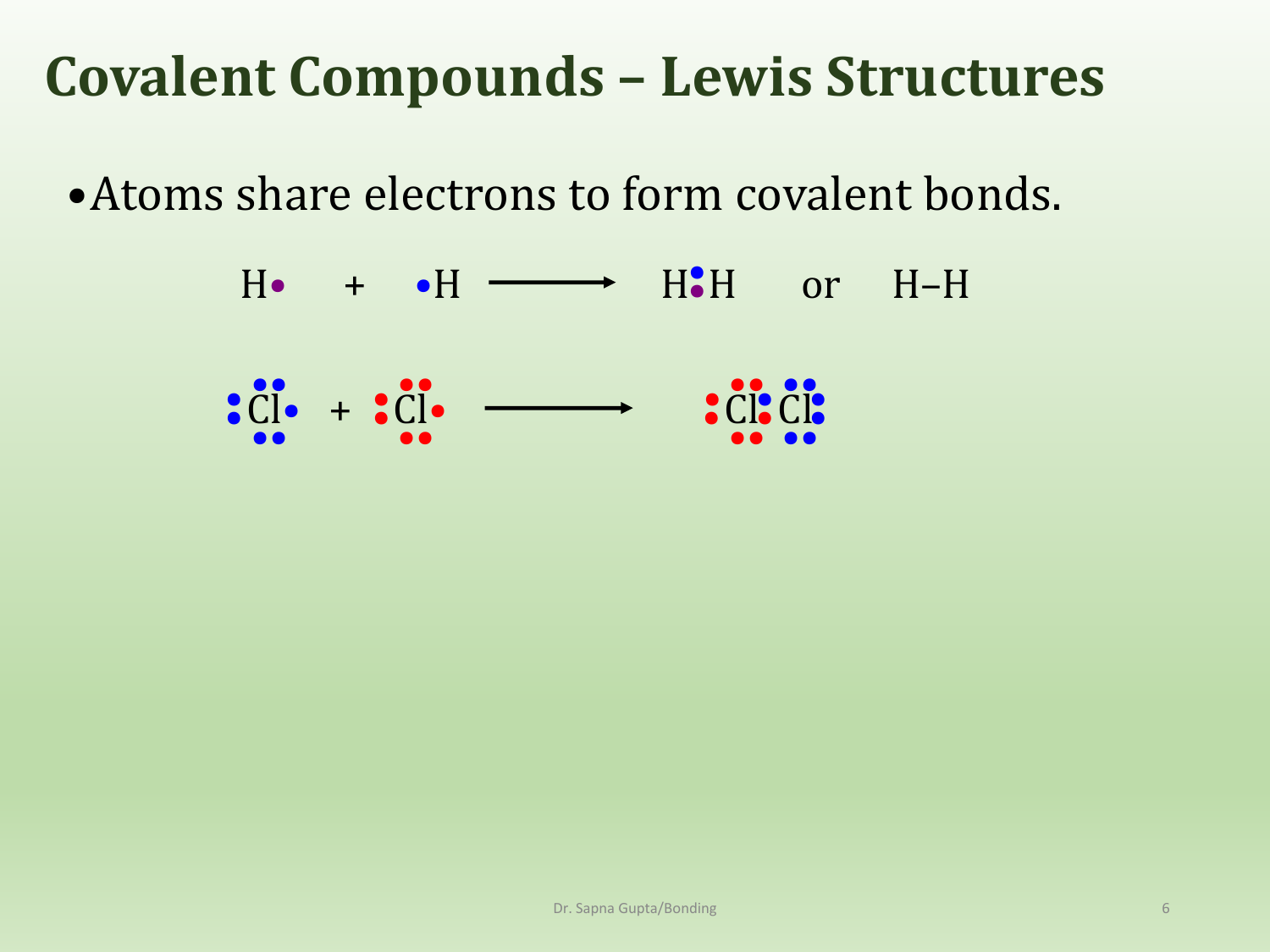### **Covalent Bonds**

A **single bond** is a covalent bond in which one pair of electrons is shared by two atoms.

A **double bond** is a covalent bond in which two pairs of electrons are shared by two atoms.

A **triple bond** is a covalent bond in which three pairs of electrons are shared by two atoms.

Double bonds form primarily with C, N, and O. Triple bonds form primarily with C and N.

#### **Bond strength and bond length**

| bond strength |  | single $\lt$ double $\lt$ triple |  |
|---------------|--|----------------------------------|--|
| bond length   |  | single $>$ double $>$ triple     |  |

|                      | $N-N$                | $N=N$                | $N \equiv N$     |
|----------------------|----------------------|----------------------|------------------|
| <b>Bond Strength</b> | $163 \text{ kJ/mol}$ | $418 \text{ kJ/mol}$ | $941$ kJ/mol     |
| <b>Bond Length</b>   | $1.47 \text{ Å}$     | $1.24\,\mathrm{\AA}$ | $1.10 \text{ Å}$ |

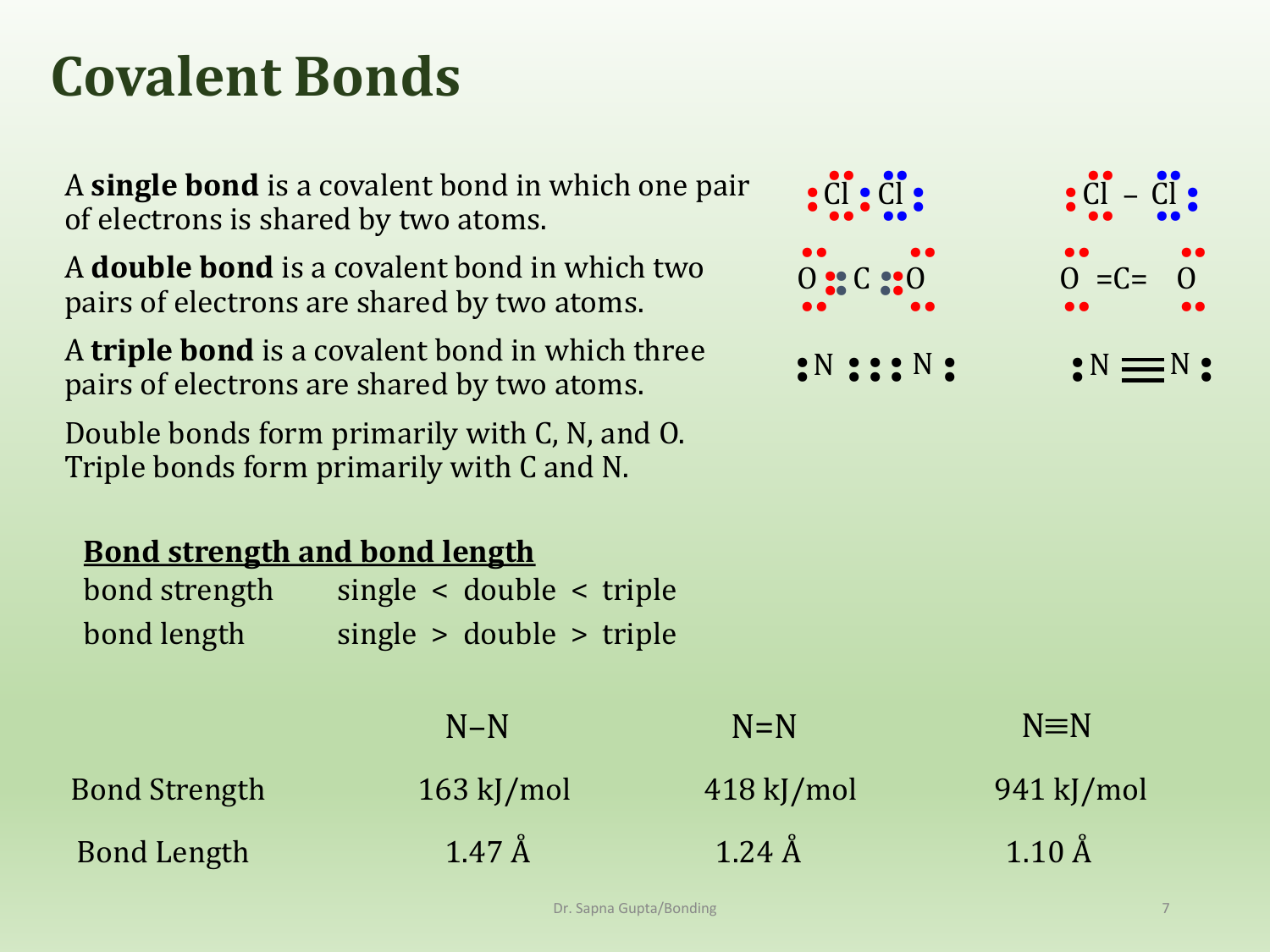### **Writing Lewis Structures**

- 1. Draw the skeleton structure of the molecule or ion by placing the lowest electronegative element in the center.
- 2. Add the total number of valence electrons. Subtract electron(s) if is a cation and add electron(s) if anion
- 3. Share one pair of electrons between each atom, and subtract those from the total number of electrons.
- 4. Distribute electrons to the atoms surrounding the central atom or atoms to satisfy the octet rule.
- 5. Distribute the remaining electrons as pairs to the central atom or atoms.
- 6. Add multiple bonds if atoms don't have the octet.

### **Hint**:

H and halogens have single bonds (unless halogen is in the center) O and S has two bonds (two single or one double) N and P has three bonds (three single, one double one single or triple) C has four bonds (different combination)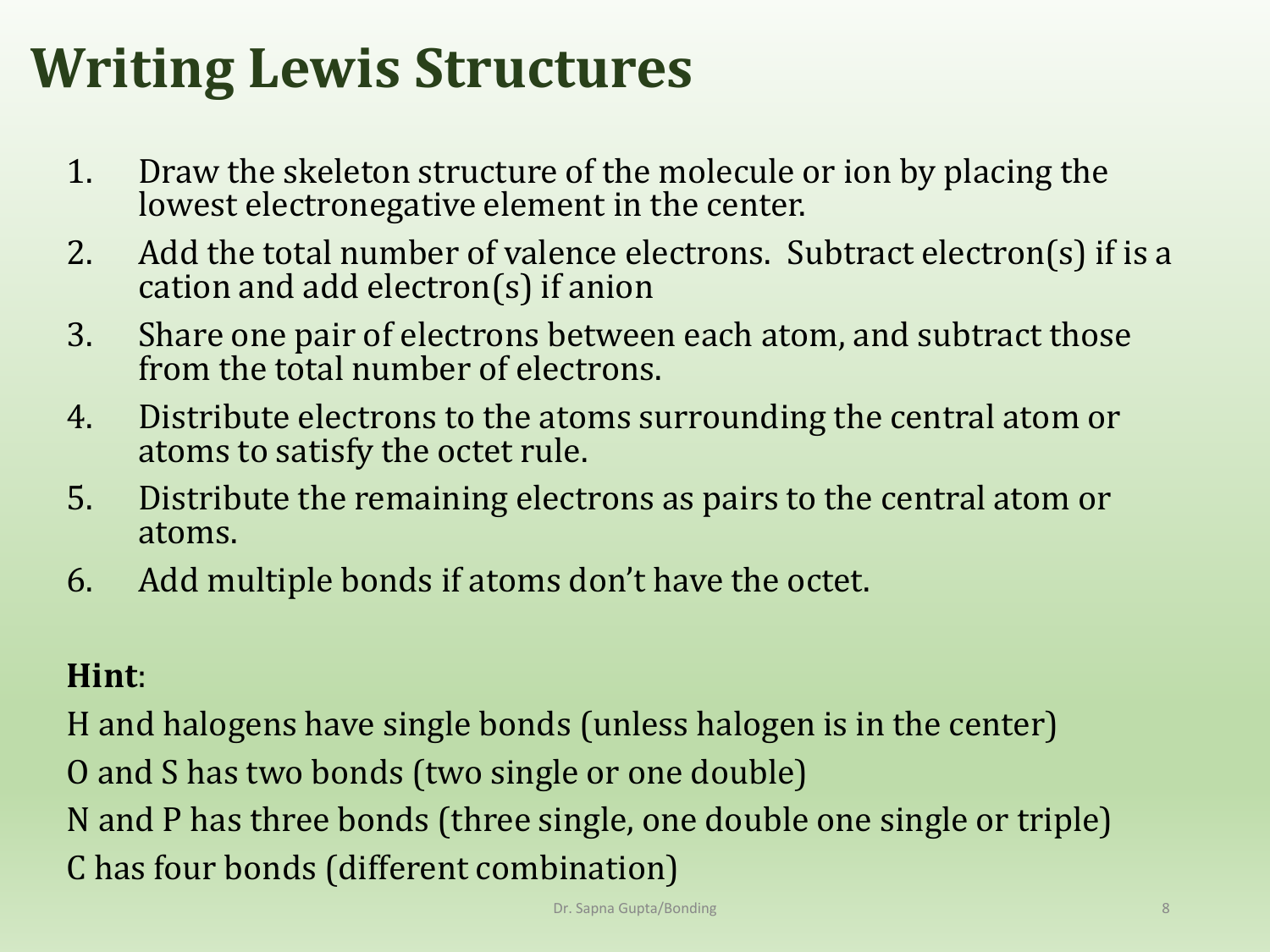### **Steps for Writing Lewis Structure**

#### **Steps for Drawing Lewis Structures**

| <b>Step</b>    | CH <sub>4</sub>                                       | $CCl_4$                                       | H <sub>2</sub> O | O <sub>2</sub>                     | $CN^-$                   |
|----------------|-------------------------------------------------------|-----------------------------------------------|------------------|------------------------------------|--------------------------|
| $\,1\,$        | $\begin{array}{c}\nH \\ H - C \\ H \\ H\n\end{array}$ | $\frac{C1}{1}$<br>$Cl-\dot{C}$ - $Cl$<br>$Cl$ | $H$ -O-H         | $O-O$                              | $C-N$                    |
| $\overline{2}$ | 8                                                     | 32                                            | 8                | 12                                 | 10                       |
| $\mathfrak{Z}$ | $8 - 8 = 0$                                           | $32 - 8 = 24$                                 | $8 - 4 = 4$      | $12 - 2 = 10$                      | $10 - 2 = 8$             |
| $\overline{4}$ | $\begin{array}{c}\nH \\ H - C \\ H \\ H\n\end{array}$ | $\ddot{C}$ :<br>:Čl—Č—Čl:<br>:Čl:             | $H$ -O-H         | $\ddot{Q} - \ddot{Q}$              | $:C-\ddot{N}$ :          |
| 5              |                                                       |                                               | $H-\ddot{Q}-H$   |                                    |                          |
| 6              |                                                       |                                               |                  | $\therefore$ $\dot{Q} = \dot{Q}$ : | $[$ :C $\equiv$ N: $]$ . |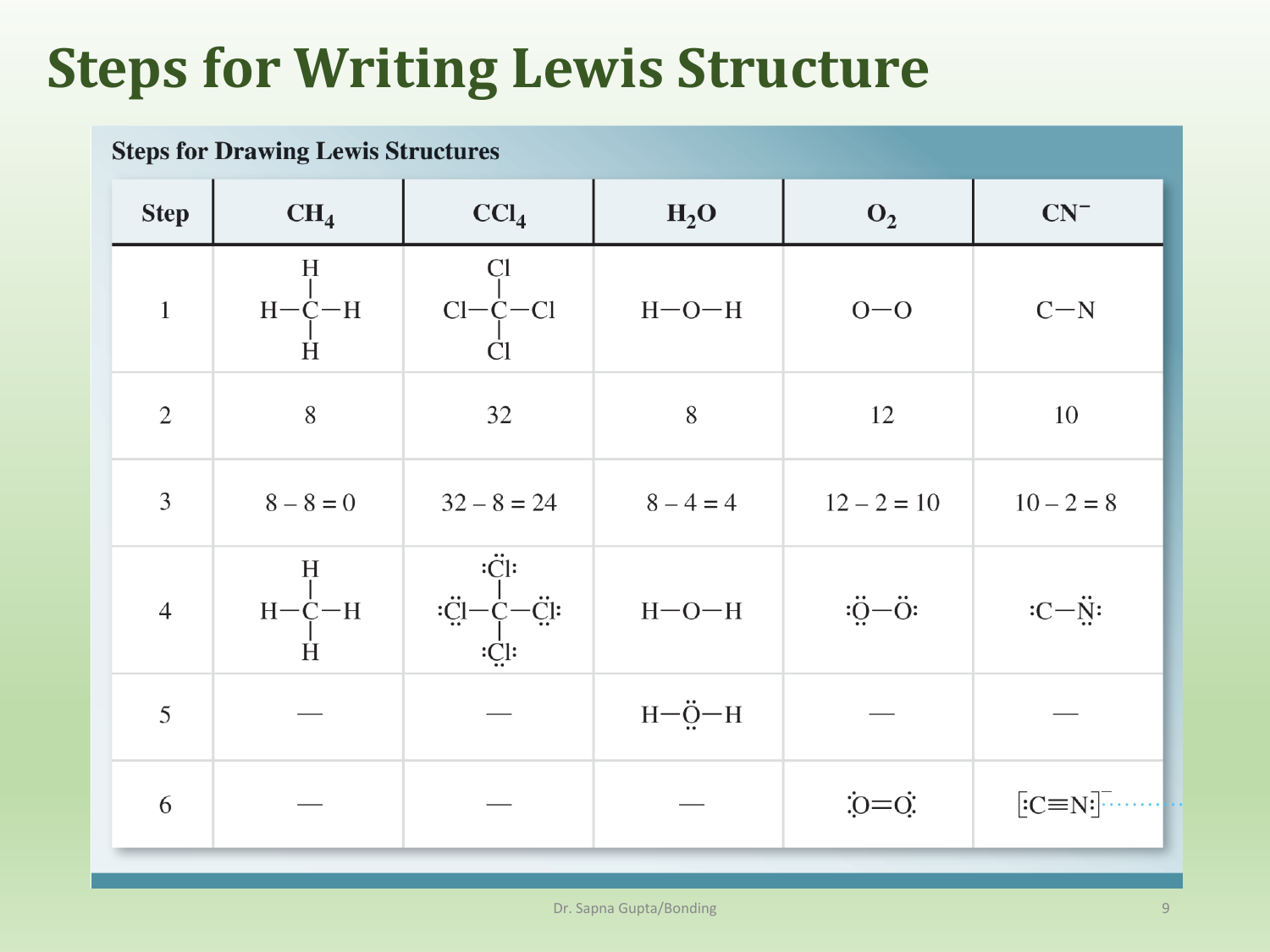### **Exceptions to the Octet Rule**

- Exceptions to the octet rule fall into three categories:
	- − Molecules with an incomplete octet
	- − Molecules with an expanded octet
	- − Molecules with an odd number of electrons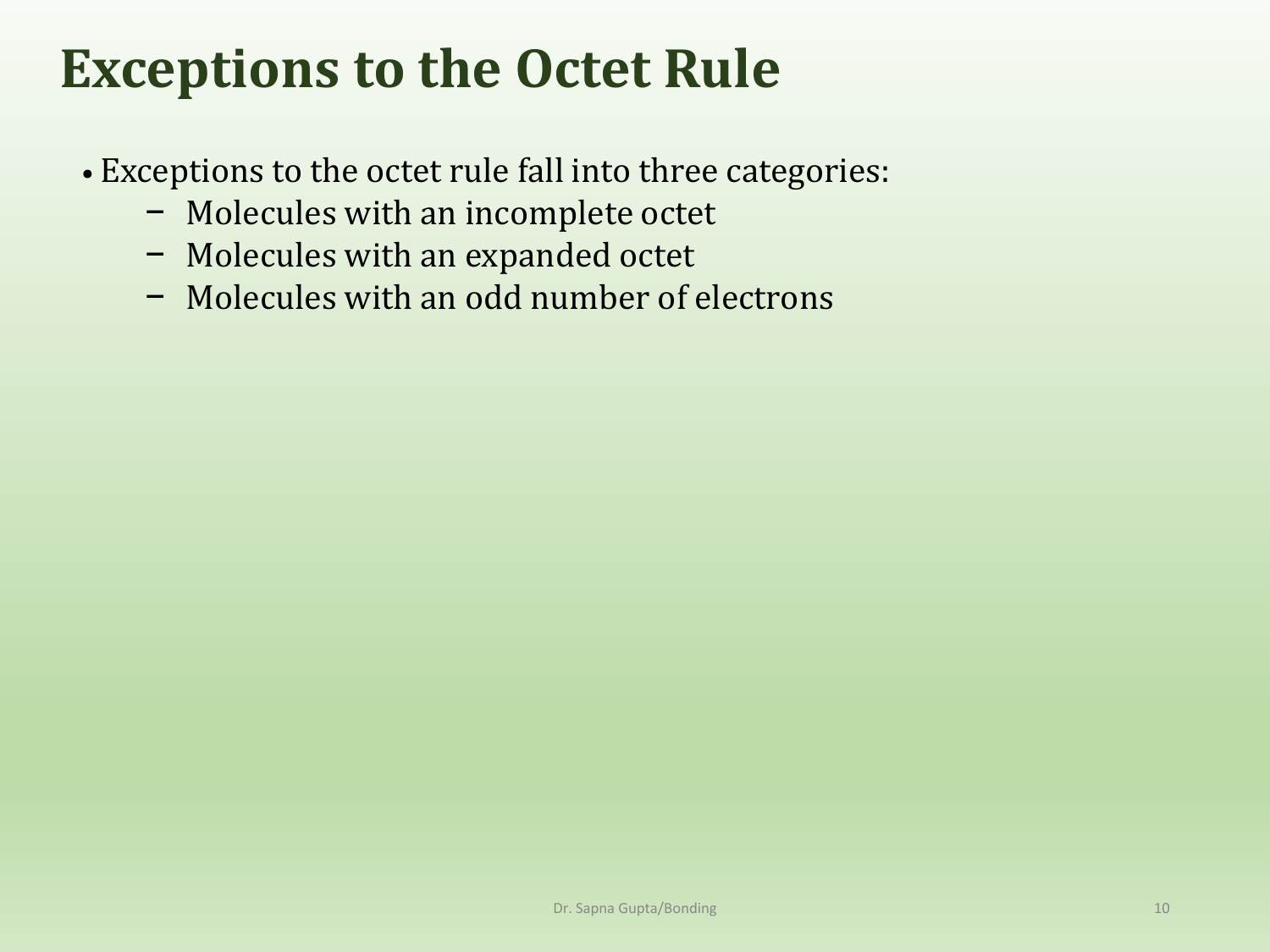### **Incomplete Octets**

Example:  $BF_3$  (boron trifluoride)  $BF_3 \implies (1 \times 3) + (3 \times 7) = 24$  val. *e* 



− Common with Be, B and Al compounds, but they often dimerize or polymerize.

Example: 
$$
\left\{\n \begin{array}{c}\n \text{Cl} & \text{Cl} \\
 \text{Be} & \text{Be} \\
 \text{Cl} & \text{Cl}\n \end{array}\n \right\}
$$

\nEq. Bé.  $\left\{\n \begin{array}{c}\n \text{Cl} & \text{Cl} \\
 \text{Be} & \text{Cl}\n \end{array}\n \right\}$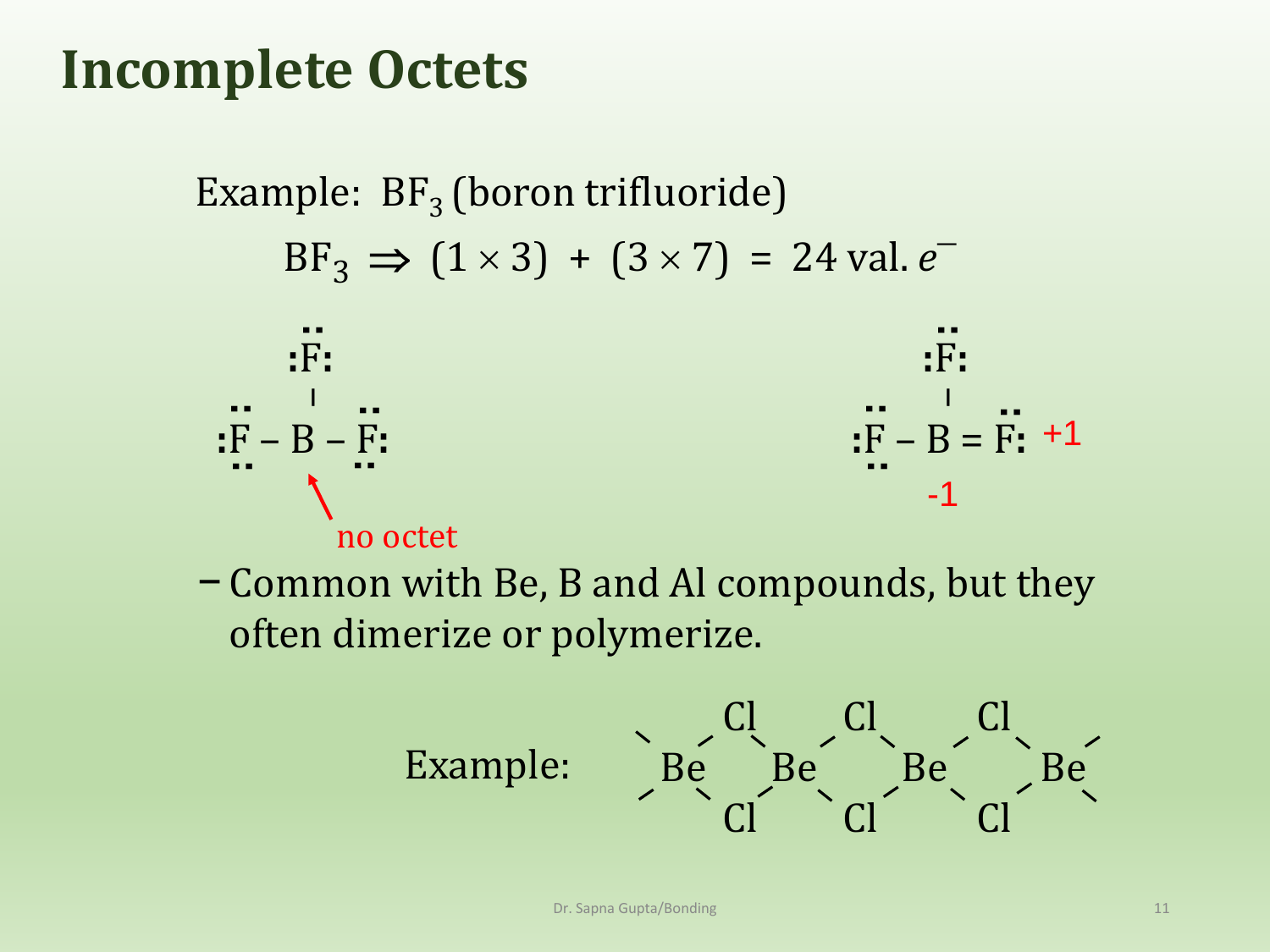### **Expanded Octet**

Elements of the 3rd period and beyond have *d*-orbitals that allow more than 8 valence electrons.



(S has 12 valence electrons ) 48 valence *e*



(Xe has 10 valence electrons) 22 valence *e*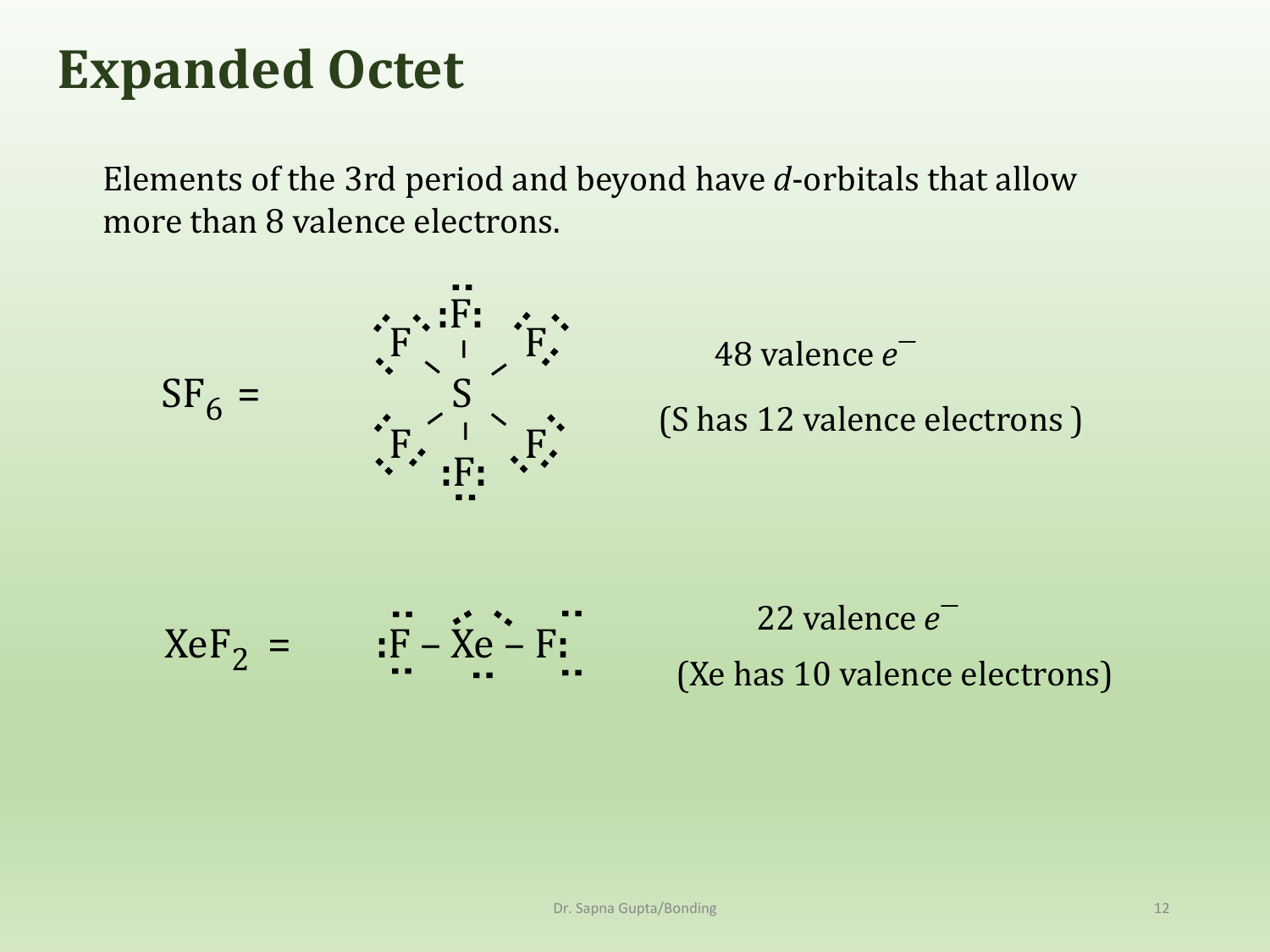### **Odd Numbers of Electrons**

Example: NO (nitrogen monoxide or nitric oxide)

$$
NO \implies (1 \times 5) + (1 \times 6) = 11 \text{ valence } e^-
$$
  
\n
$$
0 \quad 0 \quad -1 \quad +1
$$
  
\n∴ N = 0:  $\longrightarrow$  : N = 0:  
\n
$$
better
$$

Example: NO<sub>2</sub> (nitrogen dioxide)